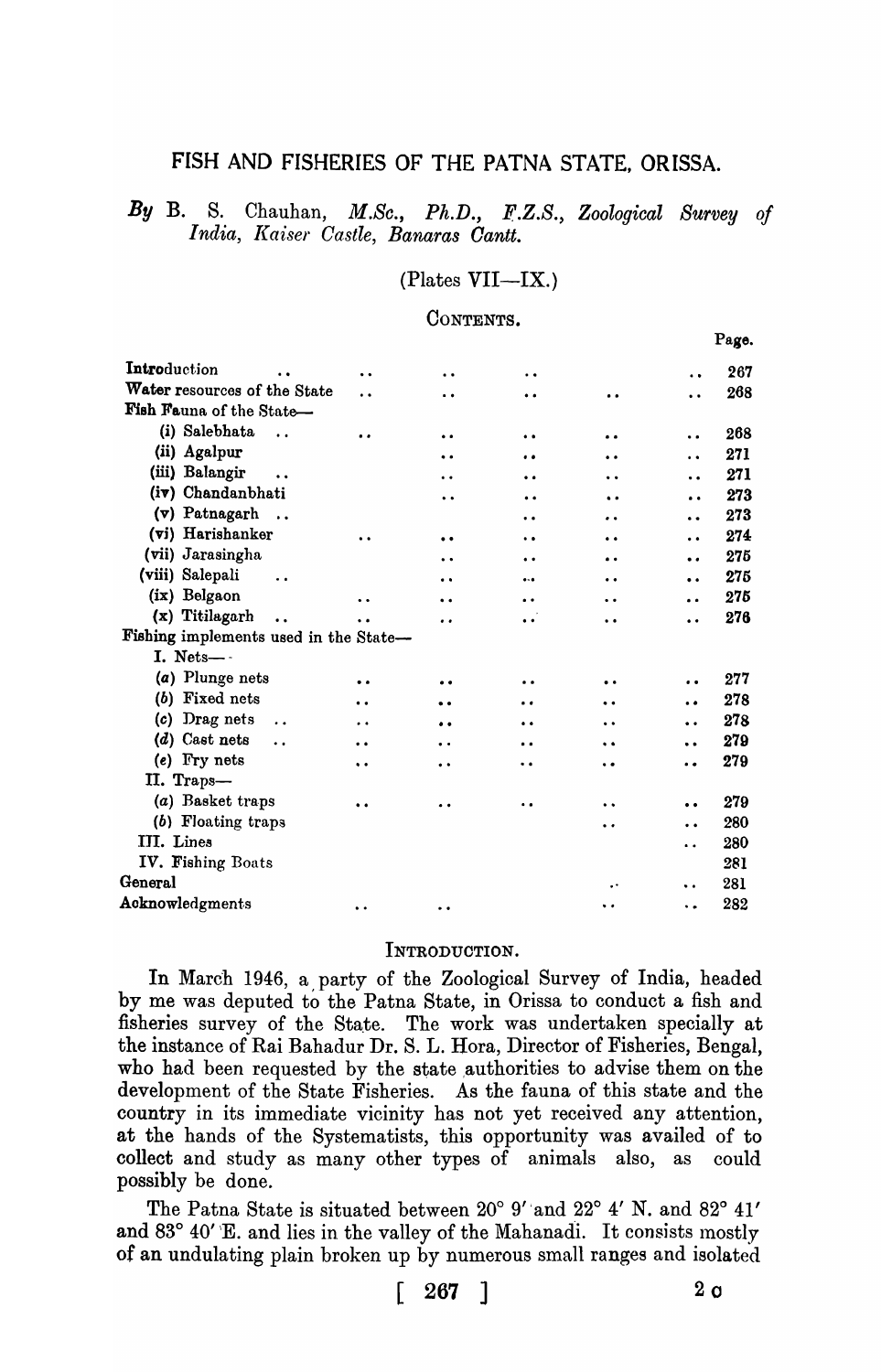peaks. The average yearly rainfall is between 50 to 60 inches. For details of the physical features, etc., of the state a reference may be made to the following publications :-

Bengal Gazetteers, Feudatory States of Orissa, XIX, pp. 281-303 (Caloutta: 1910). The Imperial Gazetteer of India, XX, pp. 70-73 (New Edition: 1908).

# WATER RESOURCES OF THE STATE.

The water area of the State is about 18,000 acres and there are about 8,000 tanks, *Kathas* and *Mundas.* 

The principal river of the state is the Tel river, a tributary of the Mahanadi. Almost the entire state is drained by the tributaries of the Tel, principals of which are the Ang river, Suktel, Lant, Sungad, Rahul, Khadang and Under. The Suktel and Barabait rivers traverse the centre of the State. Subarnrekha, Mayabati, Singodi, Solen, Chllari, Tong, Nimuruti and Luchimi are the other important smaller rivers of the state. Besides these rivers, there are some big streams or *Nallas,*  known as *Jores*, in the state.

From the point of pisciculture, the state is particularly lucky in having many tanks, *Kathas* and *Mundas* which may prove useful pro-· vided necessary repairs and improvements are carried out. Sometimes, many as three or four tanka oz *bundks* exist in a single village and most of the cultivation fields, specially of paddy, which is the staple crop of the state are also terraced. These tanks are mostly irrigational tanks but with few alterations could probably be used for fish culture also. A very typical tank, in the state (Plate I, fig. 4) is a more or less square en- . closure with high embankments, occasionally with a light house like tower, or a stone or a wooden pole in its centre perhaps to indicate water level. In addition to irrigation, these tanks are usually used for other purposes also, such as bathing, washing and taking drinking water for men and animals alike. Their areas vary from half an acre to ten or even more each. The tanks are dug deeper than *Kathas* and *Mundas ;*  an average depth of a tank being six to twelve feet and that of a Katha or *Munila* two to eight feet only.

There are in the state about 19 *Sars* or water reservoirs, which get connected with the rivers in the rainy season. We visited only two of them. There are in addition three very large water reservoirs in the state, known as *Sagars.* Each of these covers an area of more than 100 acres.

There is only one hill stream, with almost a perennial supply of water, at Harishanker, about 2,500 feet above sea level.

#### FISH FAUNA OF THE STATE.

A few localities, representing the different types of habitats in the state were selected and surveyed. The localities are shown in the accompanying map (Text-fig. 1) and descriptions of the tanks, etc., that were surveyed and the names of fishes found in them are given below:-

(i) *Balebkata.-The* following water resources were surveyed at this place:-

*Jhitri bundh.*—(Plate I, fig. 1). This is a small, roadside irrigational  $t$  ink. The water area is about half an acre and increases in the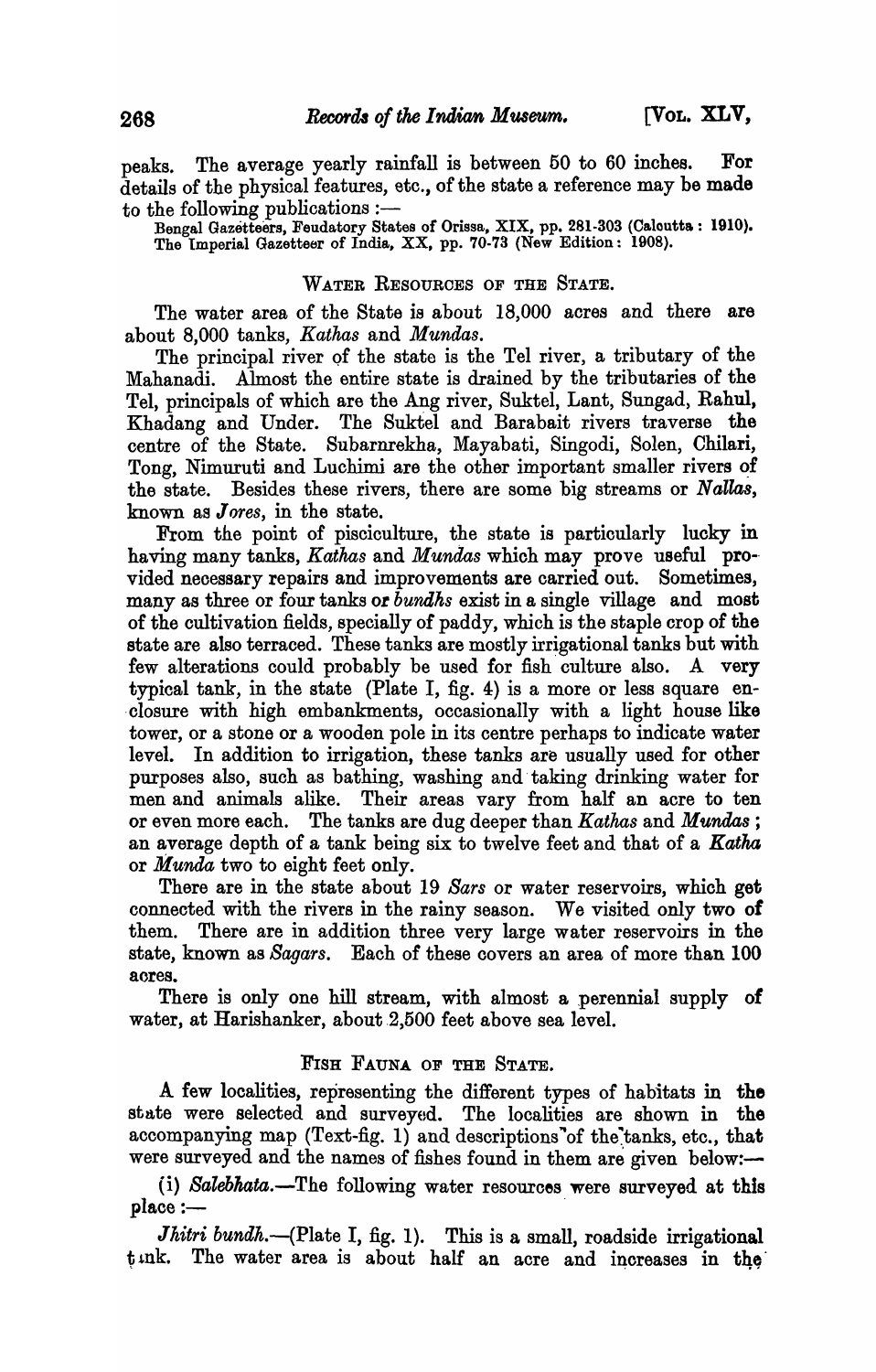rainy season to about two and a half acres. It is a shallow tank and the vegetation consists mostly of Hydrilla, Nymphia, Ceratophyllum



 $etc.$ It is manured from the washings of the cattle sheds situated on its south-west bank and is very much silted.

Ambasis baculis (Ham.)<sup>1</sup> Amblypharyngodon mola (Ham.) Barbus (Puntius) sophore (Ham.) Lepidocephalichthys guntea (Ham.) Ophicephalus gachua Ham. Rasbora daniconius (Ham.)

Dhubel bundh.—This is a large perennial tank, about five feet in depth, with high embankments and over-shadowing trees, particularly on western side. It is full of vegetation, mostly Nelumbium Pistia, The water is greenish in colour. *Hydrilla* and other weeds. The tank is heavily silted and netting for fish is difficult. Its water is used for drinking and bathing. It has a large catchment area, mostly covered by padd fields, the manure of which is probably washed off into this tank. It is also an irrigational tank and is reported to have many cat-fishes.  $\mathbf{A}$ specimen of *Wallagonia attu*. from this tank was found to harbour an

<sup>&</sup>lt;sup>1</sup> I am obliged to Dr. K. S. Misra, Assistant Superintendent, Zoological Survey of India for the identification of the fishes of this collection. A paper, dealing with the systematics of these fishes, along with their local names, is being published by him separately.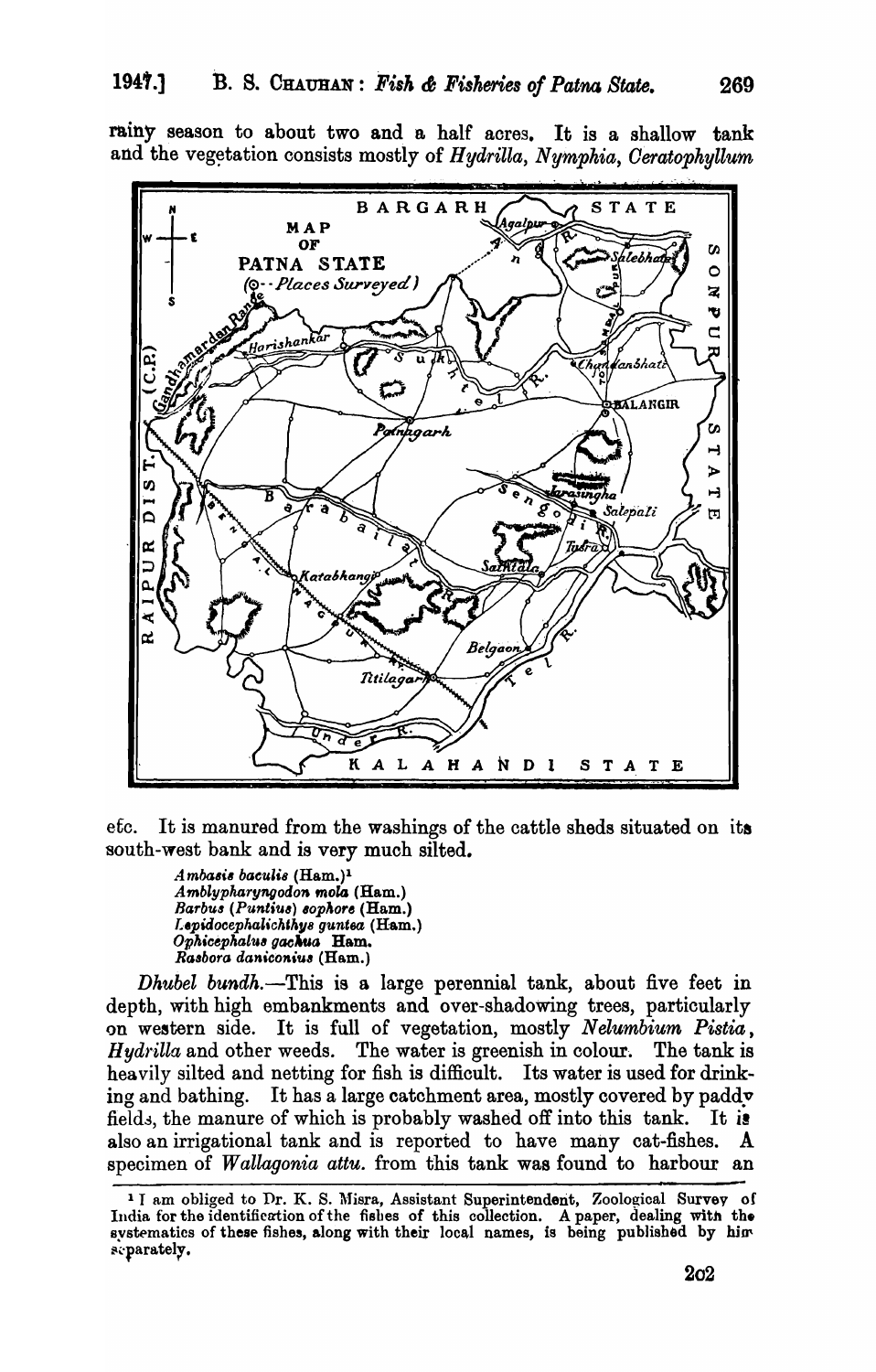immature nematode, *Porrocaucum* sp. in its intestine and in its liver, half a dozen specimens, of the trematode fish parasite, *Isoparorchis hypselobagri* (Billet) which is believed to cause often serious fish mortality.<sup>1</sup>

> *Ambassis ranga* (Ham.) *A mblypharyngodon 1nola* (Ham.) *Barbu8 (Puntius) sarana* {Ham.} " *"soph.ore* Ham. *Clarias batrachus* (L.) *Chela clupeoides* (BI.) *Esomus danrieus* (Ham.) *Labeo boggut* (Sykes) *" jimbriat'Us (R1.') Ophicepkalu& gachua* Ham. *" punctatu8* Bl. " *striatus* Bl. *Rasbora daniconius* (Ha.m.) *Wa.llagonia attu* (Bl. Schn.)

*Baijal Sagar.-This* has a water area of about one and a half aores and a catchment area of about three to four square miles. The tank is about two and a half to three feet deep, clean and with mostly reed vegetation. It dries up in summer. *Chela clupeoides* was found to be the most abundant fish in this tank.

*Purni bundh*.—This is a seasonal tank but has so much vegetation that no satisfactory netting of fish is possible.

The fish fauna of the above two tanks was found to consist of the following fishes  $:$ --

> *A mba38ia ranua* (Ham.) *A mblypharyngodon mola* (Ham.) *Barbu8 (Puntius) sarana* (Ham.) " " *sophore* Ham. *'Chela clupeoides* (Bl.) *Esomu8 danricus* (Ham.) *"Labeo boggtd* (Sykes) *" jirnbriatu8* (BI.) *LepiiloceplwJiehthys guntea* (Ham.) *Ophicephalu8 gachua* Ham. *" punctatu8* BI. *" 8triatu8* Bl. *Ra4bora daniconiu&* (Ham.)

The *Ang River*.—The river Ang is a tributary of the Mahanadi. Vegetation in this river at this place is not very thick and consists of ordinary water weeds, reeds, etc. The nature of the bottom is sandy, there is clay on one bank and the bottom near about muddy; current is slow ahd water clear; and not deep. The river, just behind the state Inspection Bangalow, was surveyed twice up to the road bridge and the *Sar.* 

> *Barbu3 (Puntius) ticlo* (Ham.) " *(Tor) khudreel* ? Sykes. *Barilius bendelisis* (Ham.) *vagra* (Ham.) *Braehyilanio rerio* (Ham.) Labeo boggut *(Sykes)*. *Ra3borG ooniconiu8* (Ham.)

1 Chauhan, B. S. *Ree. Ind. Mus.* XLV, pp. 133 and 136 (1947).

<sup>&</sup>lt;sup>2</sup> The specimens are too young to be determined with any certainty.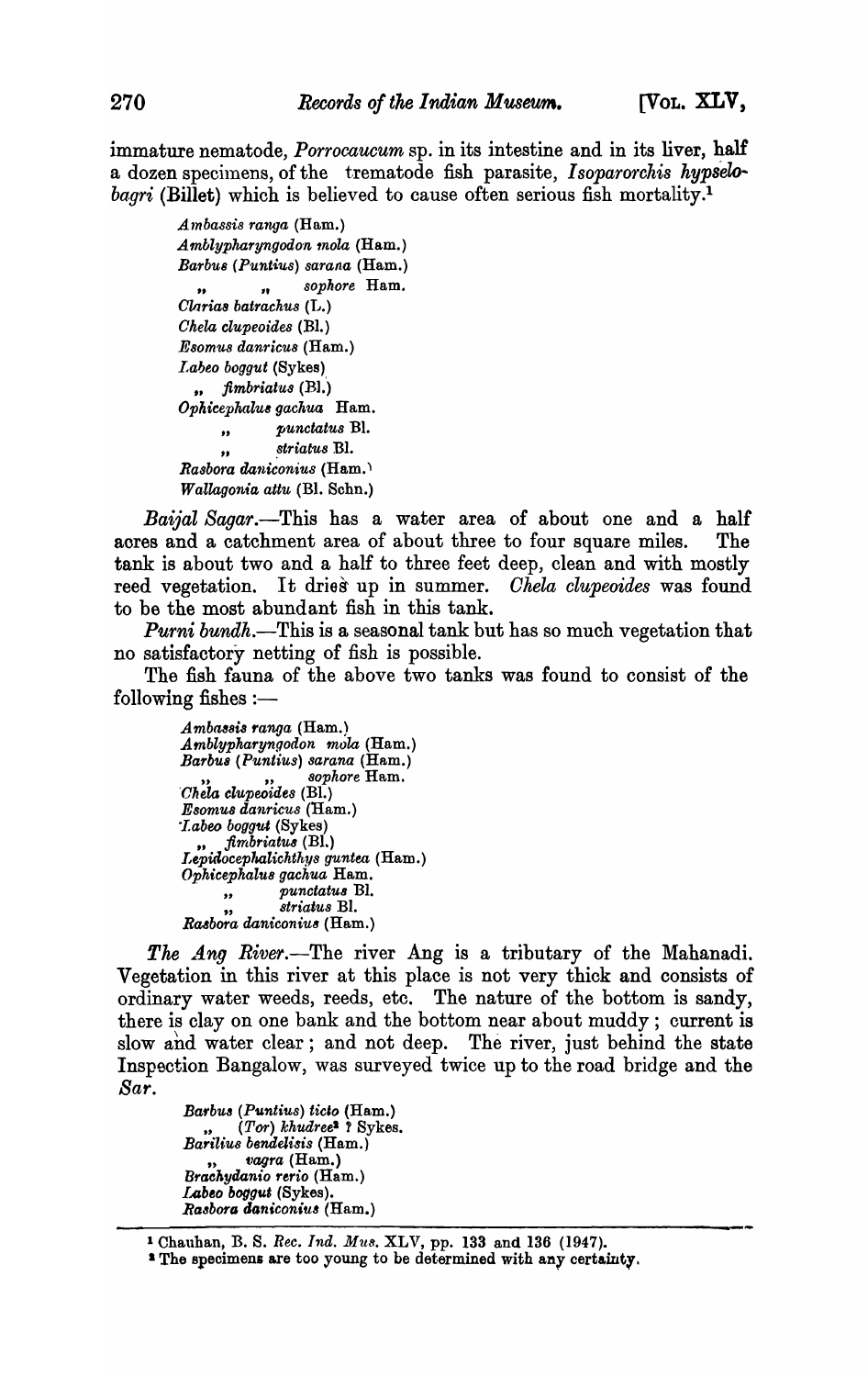*Chandi Sar.*—This is a long and deep *Sar*, a blind arm of the river Ang, just by the side of the bridge, on its right side. The place is shady. The bottom of the reservoir is muddy, with rich organic matter. The water is clear and has almost no current.

*Ambassis baculis* Ham. " *ranga* (Ham.) *Barbus (Puntius) ticlo* Ham. *Gadusia chapra* (Ham.) *Xenentodon cancila* (Ham.)

(ii) *Agalpur*.—The Ang river at Agalpur, about 11 miles from Salebhata, has a long and deep pool. The nature of the river bed here is sandy and at places rocky. One bank of the river is sandy, with shallow water and the other is high with deep water and is cut through earth. The water is clear, cool and the current slow, vegetation is scanty, except on the bank composed of clay where there are some high reeds and other water plants.

It was hoped that adult specimens of *Barbus (Tor) khudree,?* and *Labeo boggut,* many fingerlings of which were seen in shoals at Salebhata, would be found at Agalpur. We however failed to get any adults of these two species. The following fishes were collected:-

A *mbassi8 ranga* (Ham.) *Callichrons bimaculatu8* (BI.) *Chela boopis Day. " gora* (Ham.) *Cirrhina reba* (Ham.) *Danio clevario* (Ham.) *Gonialosa manmina* (Ham.) *Labeo flmbriatus* (Bl.) *Mastacembelus pancalus* (Ham.) *Mystu, bleekeri* (Day) *" seenghala* (Sykes) *Ophicephalus gachua*, Ham. *Ra8bora daniconius* (Ham.) *Roktee vigotsii* Sykes.

(iii) *Balangir.*—This town is the capital of the State. The following tanks were visited here.

*The Rajendra Agricultural Farm tanks.-This* state agricultural farm has a chain of about five extensive -tanks, almost in a continuous line, with a catchment area extending over miles, extending right from down the neighbouring hills. The tanks are surrounded by paddy fields and have something like a natural "lock-system" arrangement of drainage and control of water level. Although all of these tanks are not perennial, probably with a comparatively small investment, they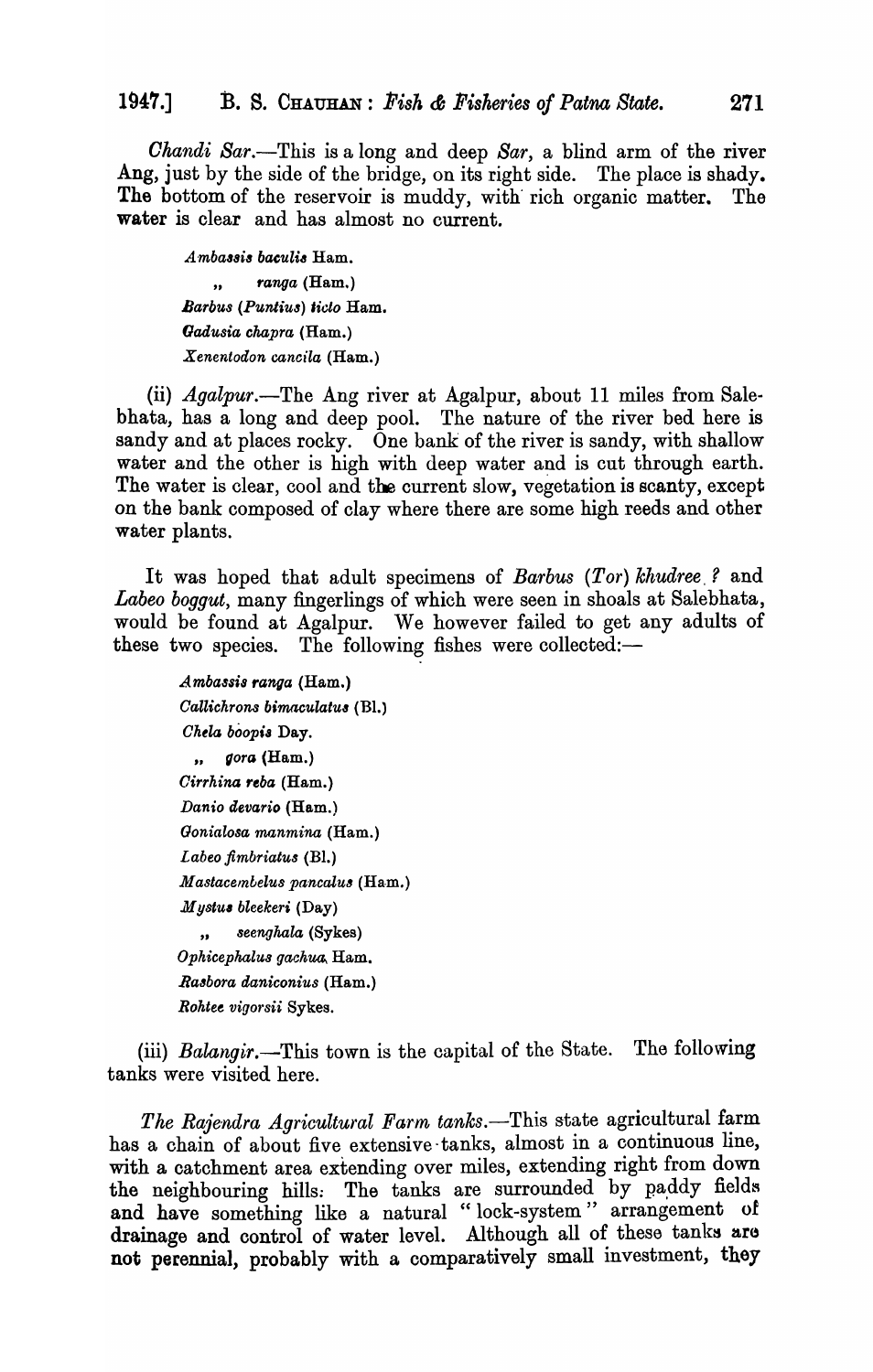could be used for fish culture, and specially for rearing and stocking.—

Amblypharyngodon mola (Ham.) Barbus (Puntius) amphibius (C. V.) sarano (Ham).  $\boldsymbol{v}$  $\bullet$ sophore Hum.  $\bullet\bullet$  $\bullet$ Cheta clupeoides (Bl.) Labeo boggut (Sykes) Rasbora daniconius (Ham.)

Naya bundh.—This is comparatively a newly constructed small tank, about 10-12 feet deep, with high embankments and is used both for bathing and washing. The bottom consists of gravel and rocks and there is almost no vegetation. Size of the fishes is also comparatively small, due to lack of sufficient food as pointed out for such tanks by Hora  $(1943).$ <sup>1</sup> It is reported that a mortality of fishes in this tank often occurs on a large scale in the hot months of May and June. The water, in this tank was comparatively warm also.

> Amblypharyngodon mola (Ham.) Barbus (Puntius) sophore Ham. ticto Ham. Chela bacaila (Ham.) Esomus danricus (Ham.) Glossogobius giuris (Ham.) Mastacembelus pancalus (Ham.)

Jubilee tank.—This tank is about six feet deep. It has trees on its western side and has little aquatic vegetation.

Amblypharyngodon mola (Ham.) Barbus (Puntius) sophore Ham. Chela bacaila (Ham.) " clupeiodes (Bl.) Lepidocephalichthys guntea (Ham.) Mastacembelus pancalus (Ham.) Ophicephalus punctatus Bl. Rasbora daniconius (Ham.)

Gait sarobar.—The following fishes were obtained to us from this tank.

Amblypharyngodon mola (Ham.) Chela clupeiodes (Bl.) Mastacembelus pancalus (Ham.) Ophicephalus punctatus Bl. Rasbora daniconius (Ham.)

Maharani sagar. A collection consisting of the following fishes was made for us from this tank.

Ambassis nama (Ham.) Barbus (Puntius) sophore Ham. ticto Ham  $\bullet$ Lepidocephalichthys guntea (Ham.) Mastacembelus armatus (Lao.) Nandus nandus (Ham.)

Talpali Katha.-This reservoir is located near the Jubilee tank. Tt. dries up completely in summer.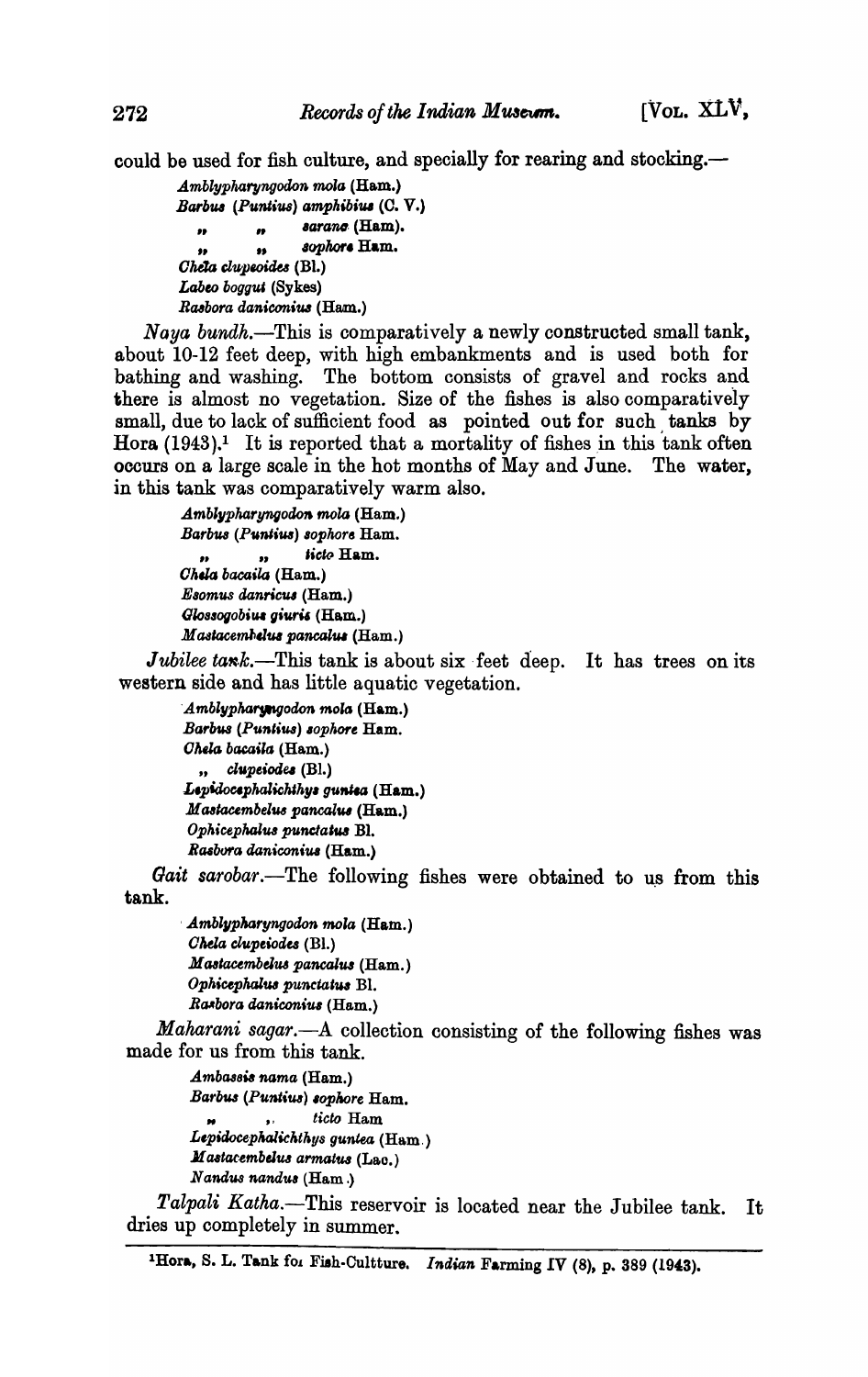Other fishes found in different tanks at Balangir are.-Labso boggut (Sykes)  $\ldots$  fimbriatus (Bl.)

Notopierus notopierus (Pallas) Rohtee vigorsii Sykes

(iv) *Chandanbhati*.—This place is situated on the banks of the river Suktel. The river and its Sar and some tanks were surveyed here.

The Suktel river.—This river here is deep and its current slow. The bottom is sandy and at places there is silt. The water is not very clear and contains much decaying organic matter. The insect fauna is rich and the vegetation, specially algae growth is considerable.

> Barilius bendelisis (Ham.) Barilius vagra Ham. Brachydanio rerio (Ham.) Labeo boggut (Sykes) Lepidocephalichthys guntea (Ham.)

*Dhamna Sar*.—This reservoir is a blind arm of the river Suktel. It is deeper than the river, and the water is almost stagnent. The bottom is sandy or muddy. There is thick growth of submerged vegetation.

> Amblypharyngodon mola (Ham.) Barbus (Puntius) ticto Ham. sophore Ham.  $\bullet$  $\overline{\mathbf{z}}$ Gadusia chapra (Ham.) Rohtes cotio var. cunma Day.

Nimuhi tank.—This is a clean tank, vegetation is not considerable and the bottom is made of ordinary clay.

Barbus (Puntius) amphibius (C. V.) sarana (Ham.)  $\mathbf{r}$ j, sophore Ham.  $\pmb{\mu}$  $\overline{\nu}$ ticto Ham.  $\mathbf{r}$ Chela elupeiodes (Bl.) Glossogobius giuris (Ham.) Rasbora daniconius (Ham.)

 $(v)$  *Patnagarh*.—This place is the old capital of the State. It has a large number of tanks, but most of them are not in good condition. The place is said to be rather malarious. The following water areas were surveyed here.

*Bhusagar*.—This is a rather deep tank, being about 12 feet in depth, has an area of about four acres, and at the time of our visit, the water was dirty and greenish. It is full of mosquito larvae and is used for bathing and washing. Glossogobius giuris was found to be breeding and Barbus (P.) sophore was very abundant in this tank.

Amblypharyngodon mola (Ham.) Barbus (Puntius) sophore Ham. ticto Ham.  $\mathbf{r}$  $\bullet$ Glossogobius giuris (Ham.) Mastacembelus pancalus (Ham.) Mystus sp. Notopierus notopierus (Pallas) Rasbora daniconius (Ham.)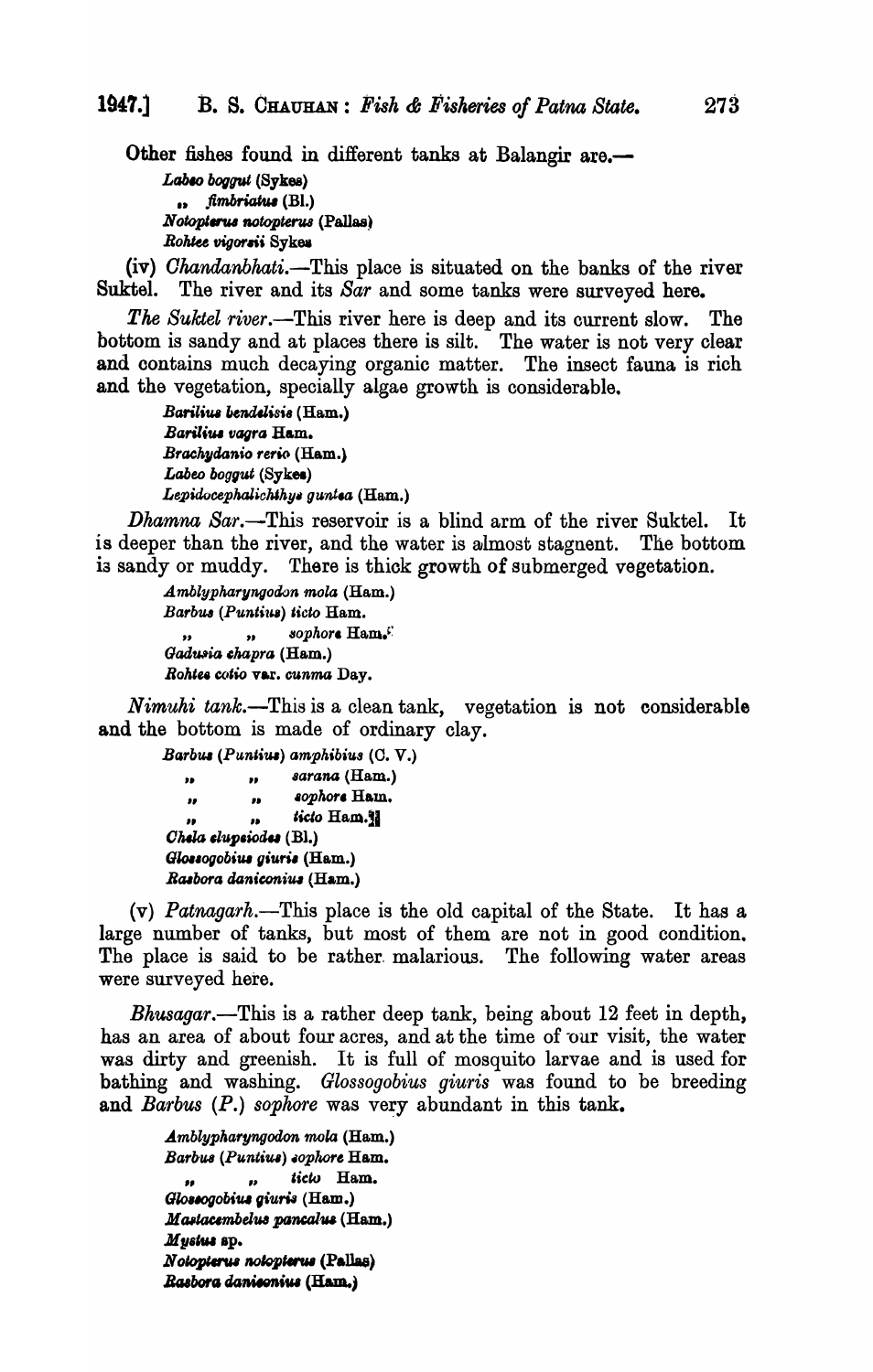*Mena bundh.*-This is a deep tank, about three to four acres in area. It has *pucca* ghats, clear water and profuse vegetation. The bottom soil is alluvial. The tank is also used for bathing. *Barbus (P.) ticto* was most abundant here. A large number of frogs were also observed.

> *Bar'buB (Puntius) ticto* (Ham.) *Gl08Sogobiu8 giuri8* (Ham.) *Ophicephalus punctatus Bl.*  $N$ *otopterus notopterus* (Pallas) *Rasbora daniconius* (Ham.)

Tahsil bundh.-It has an area of about two acres; water is muddy and there is hardly any acquatic vegetation.

> *BarbU8 (Puntius) sophore* Ham. *Ophicephalus punctatus* BI. *Rasbora daniconius* (Ham.)

*Markand bundh*.--This is a small tank, with an area of about only half an acre, water is dirty and the tank has little vegetation.

*N otopteru8 notopterus* (Pallas) *Rasbora dall,iconius* (Ham.)

Other fishes found in tanks at Patnagarh are.—

*Barbus (Puntius) chola* Ham.

", conchonius Ham.

*Esomus danricu8* (Ham.)

*Lepidocephalichthys guntea* (Ham.)

The following fishes were noticed to be on sale, in the local market at this place.—

*Barbus (Puntius) sopkore* Ham. " *"ticto* Ham. *Glo8s0gobius giuris* (Ham.) *M astacembelus pancalU8* (Ham.) *Rasbora daniconius* (Ham.)

(vi) *Harishanker*.—(Plate I, figs. 2 and 3). This place is at an altitude of about 2,500 feet above sea level and has the advantage of a profuse, perennial water supply from a hill stream; which ultimately makes up the Suktel river. The water is distinctly alkaline and' its temperature was found to be 18°C in the morning and 20°C in the afternoon in the middle of the month of March. The place is said to be very malarious. Collections were made in the hill stream, from the top of the neighbouring hill up to the base, where the village Nandupala is situated. The water is clear and current swift. The bed of the stream is rocky and Boil, where present, is iight and reddish in colour; vegetation in the stream consists of a few reeds and shrubs here and there, and the banks are also occasionally shaded with shrubs, trees, etc.

> *Brachydanio rerio* (Ham.) *Danio malabaricus* (Jerdon) *Garra mUllya* (Sykes) *Glyptothorax lonak* (Sykes) Lepidocephalichthys guntea (Ham.) N *emachilU8 day'* Hora.

The following fishes were collected from Makritapar which is a deep pool of Katangi Jore, a continuation of the above stream three miles away from the Harishanker Rest House. This stream is shallow, with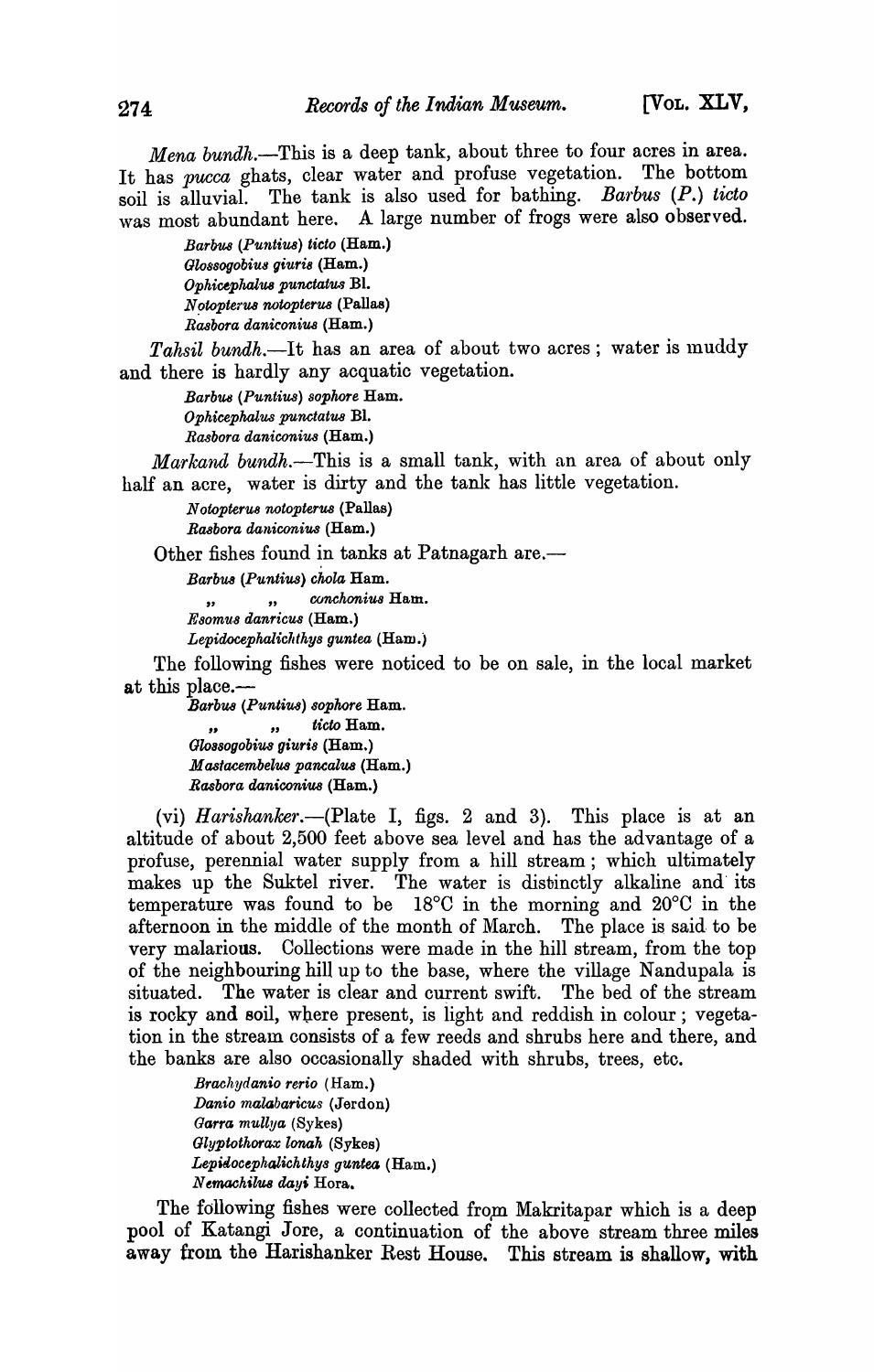bottom usually muddy or sandy. Its water is somewhat warmer and the current is also slower than that of the hill stream.

> Barbus (Puntius) chola Ham. sarana (Ham.)  $, ,$  $\overline{\mathbf{r}}$ ticto Ham.  $\ddot{\phantom{a}}$  $\bullet$ Brachydanio rerio (Ham.) Callichrons bimaculatus (Bl.) Garra mullya (Sykes) Lepidocephalichthys guntea (Ham.) Nemachilus dayi Hora. Ophicephalus gachua Ham.

(vii) Jarasingha.

Budhai bundh.-The water of this tank is dirty and acquatic vegetation consists of small plants and is profuse. Its bottom is muddy. Rasbora daniconius was the most abundant species in this tank and was found to have strikingly brilliant colour band.

> Amblypharyngodon mola (Ham.) Barbus (Puntius) sophore Ham. ticto Ham.  $\overline{\mathbf{v}}$  $\overline{\mathbf{z}}$ Rasbora daniconius (Ham.)

(viii) Salepali.—Collections were made at this village in the De Sar reservoir of the Sungad river. The water in this reservoir is deep cool and clear. There are almost no currents. Its bottom is made of loamy soil. Vegetation is high but spare.

> Ambassis baculis (Ham.) ranga (Ham.) Amblypharyngodon mola (Ham.) Barbus (Puntius) sophore Ham. Chela clupeiodes (Bl.) Danio chrysops (C. V.) Ophicephalus punctatus Bl. Rasbora daniconius (Ham.) Rohtee cotio var. cunma Day. Xenentodon cancila (Ham.)

Danio and Xenentodon were the most abundant fishes here.

(ix) Belgaon.—This place is situated on the banks of the river Tel (Plate I, fig. 5). The water of this river, though clear, probably contains some minerals and appears to be oily. Collections were made here in Kudal Darh, which is said to be the deepest pool in the state, and is at places 15-20 feet deep. Its water is cool and the bottom sandy; one bank is made up of sand and the other of poor, red soil; vegetation where present, is high and thick and water current is fairly swift.

Fry and fingerlings, specially of *Chela*, were found to abound here.

Ambassis baculis (Ham.) ranga (Ham.)  $\bullet\bullet$ Aspidoparia morar (Ham.) Barbus (Puntius) amphibius (C. V.) chola Ham.  $\mathbf{H}$  $\bullet$ sarana (Ham.)  $\bullet\bullet$  $\bullet$ ticto Ham.  $\pmb{\mathcal{Y}}$ Barilius bendelisis (Ham.) barila Ham.  $\bullet$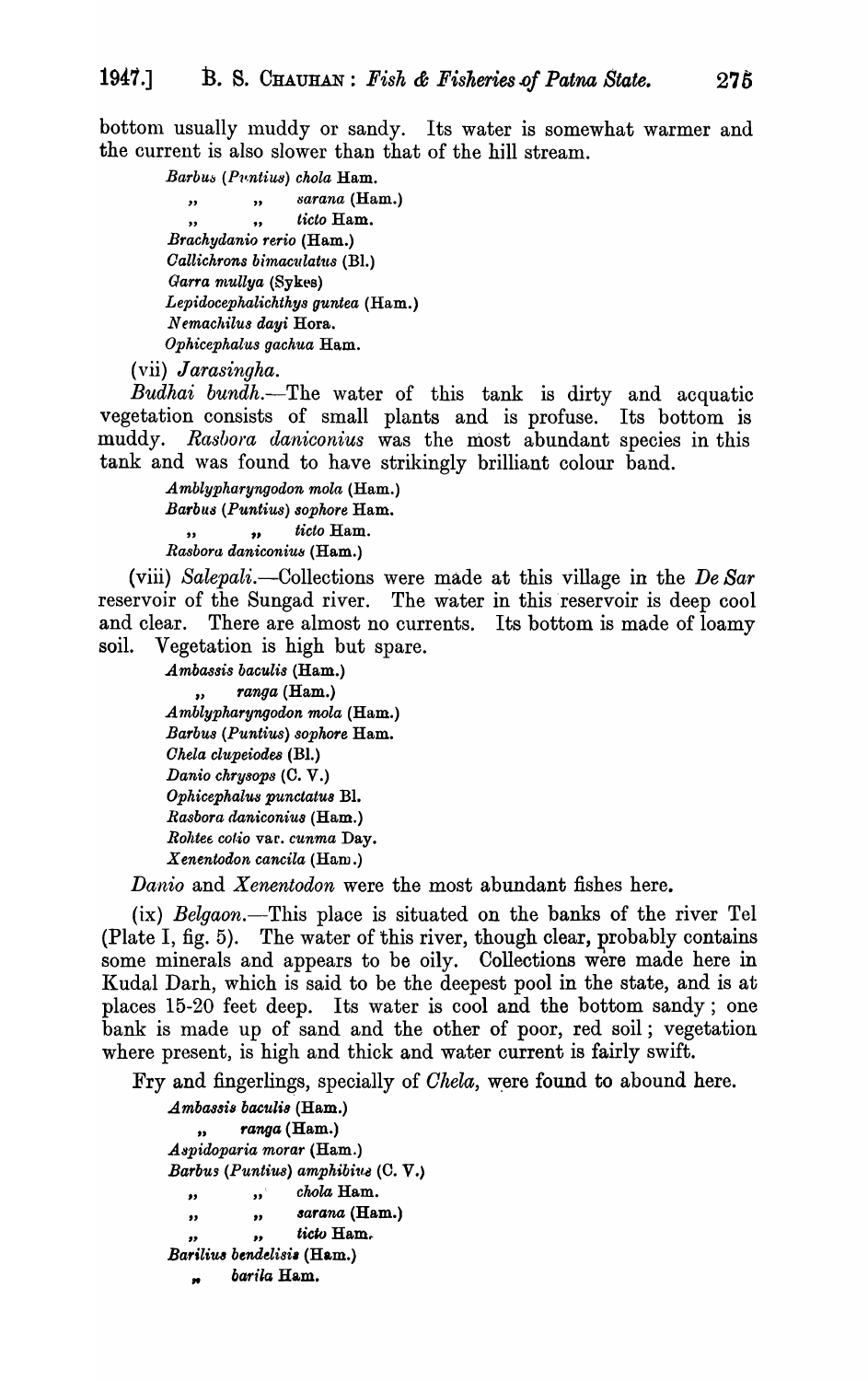Brachydanio rerio (Ham.) Callichrons bimaculatus (Bl.) Chela boopis Day. " clupeiodes (Bl.) gora (Ham.) Cirrhina reba (Ham.) Clupisoma garua (Ham.) Ercthistes hara (Ham.) Eutropichthys vacha (Ham.) Glossogobius giuris (Ham.)<br>Labeo ariza (Ham.) boggut (Sykes)  $\ddot{\phantom{a}}$ calbasu (Ham.)  $\overline{\mathbf{r}}$ *gonius* (Ham.) Lepidocephalichthys guntea (Ham.) Mastacembelus armatus (Loc.) Mugil corsula (Ham.) Mystus cavasius (Ham.) Nemachilus botia var. aureus Day. botia (Ham.) Rasbora daniconius (Ham.) Rita chrysea Day. Rohtee cotio (Ham.) vigorsii Sykes. Xenentodon cancila (Ham.)

 $(x)$  Titilagarh.—This small, rapidly growing town with advantages of railway communication has a number of good tanks, like Maharaj Sagar, Nua bundh, Circle bundh, etc., which could perhaps be usefully employed for fish culture.

*Trishool bundh*.—This is a small tank, about half an acre in area and four feet in depth, situated in the Khazurpara village.

Barbus (Puntius) sophore Ham. Rasbora daniconius (Ham.)

Nua bundh.—This is a biggar tank about two acres in area, but is full of vegetation. It has the advantage of getting washings from the neighbouring sheds.

Barbus (Puntius) sophore Ham. Glossogobius giuris (Ham.) Ophicephalus punctatus Bl. Rasbora daniconius (Ham.)

Circle bundh.—This is a very clean tank, almost devoid of any vegeta-It is deeper also, about six feet deep. tion.

> $Amblypharyngodon mola (Ham.)$ Barbus (Puntius) conchonius Ham. sophore Ham.  $\bullet$ Glossogobius giuris (Ham.) Ophicephalus punctatus Bl.

Deo bundh.—This appears to be a deep but dirty tank. It is full of vegetation, especially *Nelumbium*, *Pistia*, etc. and is said to abound in cat-fishes.

Ambassis ranga Ham. Barbus (Puntius) conchonius Ham. sophore Ham.  $\overline{\mathbf{z}}$ Glossogobius giuris (Ham.) Mastacembelus pancalus (Ham.) Nandus nandus (Ham.) Ophicsphalus punctatus Bl. Rasbora donisonius (Ham.)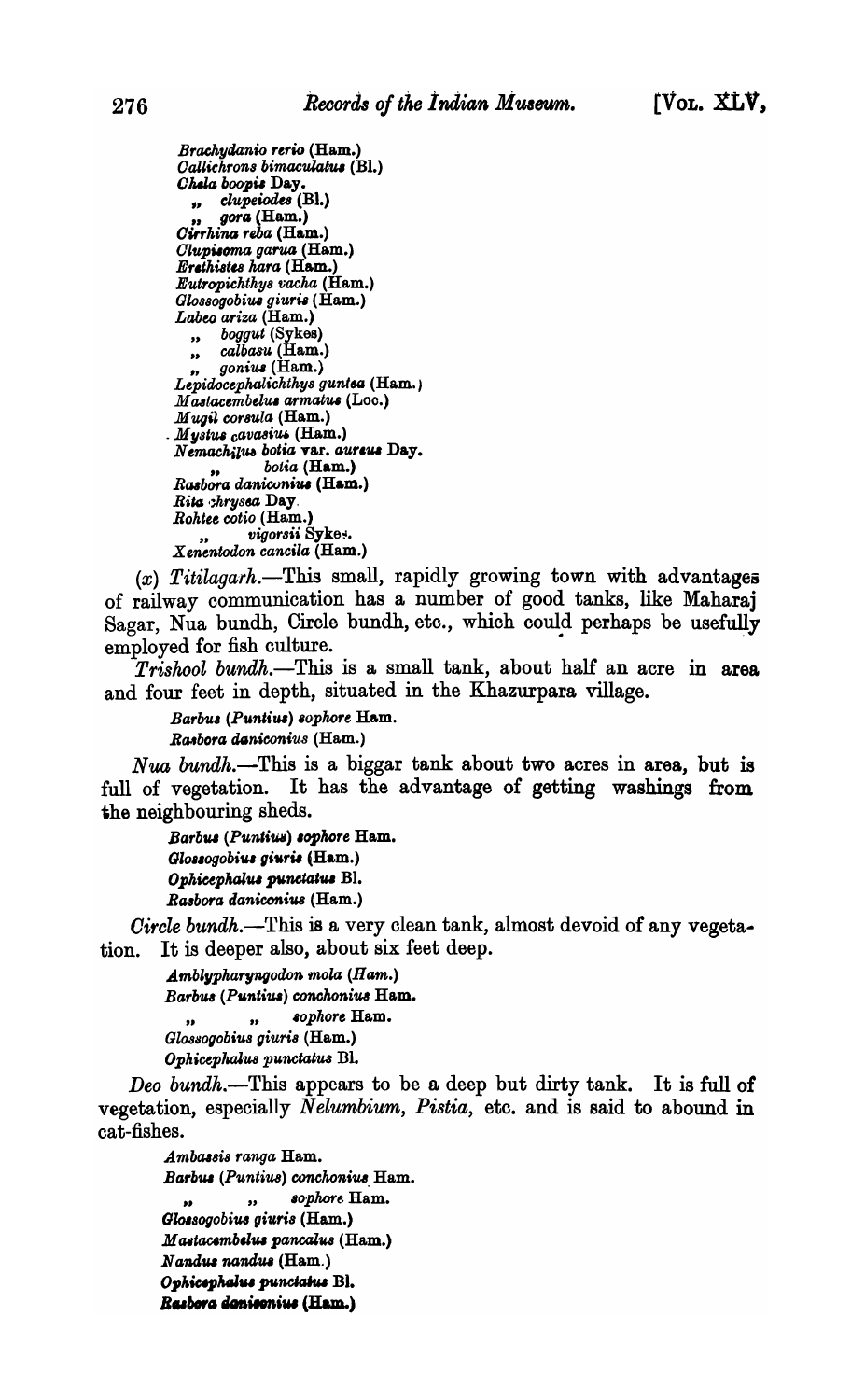*Maharaj Sagar.*—This is one of the good tanks, with high embankments. Its area is about five acres and depth eight feet. The catchment area is also large.

*Barbul* (Puntius) *8ophort* Ham. Nandus nandus (Ham.) *Opkiuphalus punctatw* BI. **Rashora daniconius (Ham.)** 

*Rasbora daniconius* was found to be the most abundant fish in this tank.

The following fishes were found on sale in the local market, at this place.

Ambassis ranga (Ham.) *Barb1uJ* (Puntiu8) *8opkore* Ham. Glossogobius giuris (Ham.) *Nandus nandus* (Ham.)  *<i>notopterus* (Ham.)

It was learnt that the state had been purchasing fish fry from Samba1e pore for introducing in the tanks all over the state. The fish fauna, as recorded by us here, cannot, therefore be taken as absolutely indigenous to this state. As no experimental and control tanks are maintained, it is difficult to say, which species of fishes were introduced into these different tanks from outside the State.

#### FISHING IMPLEMENTS USED IN THE STATE.

The various fishing implements, nets, traps, etc. and other special devices used in the state are dealt with in brief below. It will be observed that they are remarkably old and primitive.

NETS.

The different types of nets, met with in the state, have been divided here into five groups-

(a) PLUNGE NETS.—These are light, hand nets operated generally by a single person.

*Kural jal.*--(Plunge net; Plate I, fig. 6). This net is designed on the model of an umbrella with six wooden ribs loosely tied at the top and carrying the netting at their lower ends. There is a handle at the upper end to operate the net. The netting can be taken out completely and the frame folded like an umbrella. It is evidently, not very useful for catching large fishes.

Tula *jal*.—(Lifting net; Plate II, figs. 1 and 2). The frame of this net consists of two long and thin bamboo strips crossing each other in the middle and at right angle, with a long bamboo handle attached at the point of crossing. The net is fixed to the four ends of the bamboo strips. This is a large net, a specimen that was measured being 12 feet 10 inches long and 12 feet 6 inches broad. The mesh, as in most of the other nets used in the state, is about half an inch to one inch. The net is lowered in the water and when some fishes, prawns, etc., have been collected into it, the man operating it lifts it out of the water and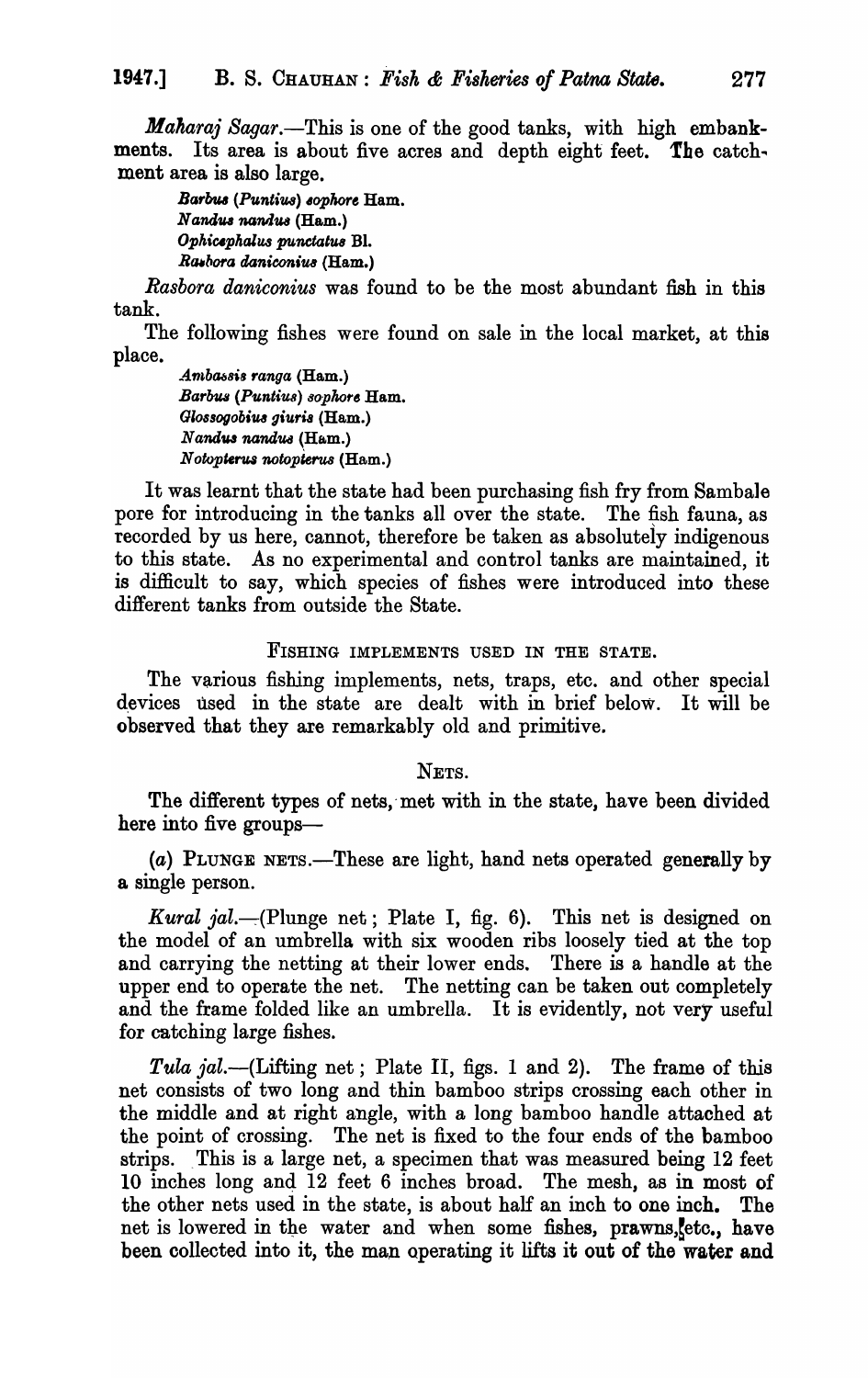collects his catch in a basket that he generally carries on his back. This net very much resembles the *Ilb-jung-thauri* of the Manipuris.1 Though this net is used during the day also, fishermen of Belgaon and perhaps of<br>Titilagarh side also employ it extensively for night fishing. Forty to Titilagarh side also employ it extensively for night fishing. Forty to fifty of them or even more, stand in pairs, in a row across the river. One fifty of them or even more, stand in pairs, in a row across the river. man of each pair, operates the net and carries on his back a basket in which the catch is collected, while the other has a *Baingi* over his shoulder. This is a horizontal bar of wood with a basket hanging at each end. In the front basket, is a half earthen pot in which some fuel is kept burning, while in the other basket supply of extra fuel is caried. Fishes are attracted by the light of the fire and are easily caught in the net., Wood of *Sisoo (Dalbargia latifolia)* or some such other wood is generally used as fuel, as it is said to contain oil and therefore considered to give a comparatively bright light and also burn for a -longer time, while fishing the men keep up moving forward slowly.

*Thapi net (Chingri jal; Plate III, fig. 3).* This is a small, rectangular hand net, designed on the lines of the last one but has no handle. It consists of two thin and elastic bamboo strips, tied down in their middle so as to cross each other at right angles and their four ends carry the netting. Our sample measured about 30 inches in length and 20 inches in width. The size of the mesh is about one third of an inch. This net is used mainly for shrimps and small prawns but is quite effective for fry and small fishes also. It is mostly used in small tanks, pools and perhaps in paddy fields as well.

(b) FIXED NETS.

*Fui jal.*--(Fixed or stake net; Plate III, fig. 1). This net is just like the *Sera jal* referred below or any other ordinary drag net of its type. It differs from a common drag net in being smaller in size and in the construction of the upper border, which is formed of small, thin, and hollow pieces of stick, about three to four inches in length, arranged in a continuous chain. This modification makes the operation of the net, as an ordinary drag net, difficult, but renders it perhaps more convenient to handle and also effective in operation, as the sticks serve the purpose of a float. This net is fixed across the stream at night. The size of the mesh varies considerably; it is generally one to three inches. The net is about 20 to 60 feet long and five feet high. It is used in slow running waters, tanks, deep pools, etc.

(c) DRAG NETS.

*Khadi jal.*-(Plate II, fig. 4.) This net is, perhaps, just a modification of an ordinary drag net, the modifications being that it is narrower, shorter, and is supported by thin transverse wooden sticks. It is very common all over the state, probably on account of its being light and convenient to use. Its length is usually about 80 feet and height 2 feet. It is known as *Khadi Jal*, on account of the local name of the wood, which is used for making its supporting ribs. It is effective for small and shallow waters and can be used only up to two to three feet below the surface of the water. Two men are required to operate this net and generally one or more persons are needed to drive the fishes towards the net.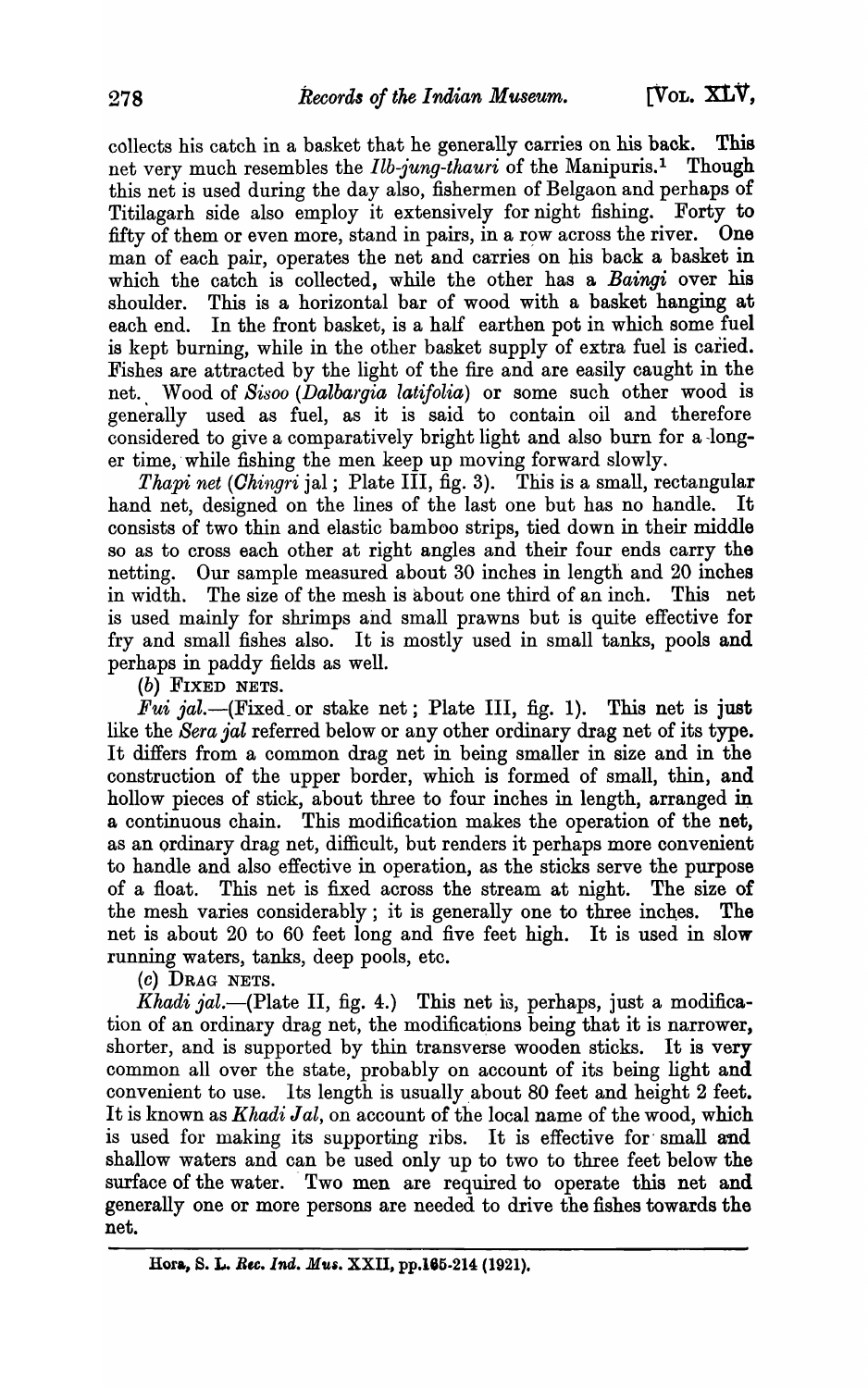*Sera jal.*—This is just an ordinary drag net, common almost all over India. It measures about 30 to 120 feet in length and five to eight feet in height. The size of the mesh is about one and a half inches.

# (d) CAST NETS.

*Bhaur jal.*—This is a typical cast net used all over India. It is circular in shape, with a pull-string in the centre and lead beads all along the margin. Its circumference is about 12 feet, radius six feet and the size of the mesh about a quarter of an inch. In the Patna State, it is specially employed for catching clupeiods, etc.

### $(e)$  FRY NETS.

The length of these nets varies from 30 to 60 feet and the height is about five feet. The size of the mesh is about a quarter of an inch.

#### TRAPS.

Fishmermen, in the State, use different types of traps also, mostly made of bamboo. These are generally used in comparatively still waters and can be roughly divided into two groups.

(a) BASKET TRAPS.

The traps included in this group are generally fixed.

Ghani trap.-(Plate II; fig. 5.) This is a rectangular bamboo basket with a device for allowing the fish to get in and preventing it from escaping easily. There is a hole in one corner, near the bottom and as this is protected on the inside by converging strips of bamboo, fishes can get in easily, but cannot escape. A large door running along the whole height of the trap, in the middle of the front side, is used for taking out the fish. It also serves as an additional trap-gate. Bait, generally consisting of some worms is hung on a string running across, inside the trap. These traps are sometimes used singly but often in groups in one line. One trap that was measured was 25 feet long, 14 feet broad and 23 feet high.

*Dhair trap.*—(Filter basket; Plate III, fig. 2.) This trap is also made of bamboo strips. There are three holes on one side and two on the other to allow the fish to get in. The holes, as in the case of *Ghani* trap are provided inside with converging bamboo strips. The outlet for collecting the catch is in one corner on the top. Its length is 77 feet, height 25 feet and width, at the bottom 15 feet. They are used singly or in a row in shallow running waters.

*Thapa* (Plunge basket; Plate III, fig. 3). This is just a conical basket, open at both the ends. A person carries it in his hand and if he comes across a fish in the water, he plunges the basket over it, to trap it. If he is successful, the prey is removed out of the basket through the narrow outlet at the top. It is about 22 feet 5 inches high and has & diameter of about 29 inches.

*Khaksa, Putia* and *Ohingri Bendas* (Plate II, fig. 6; Basket Nos. 1 and 2. *Khaksa Benda*; 3-6 *Ohingri Benda* and 7-8 *Putia Benda*). All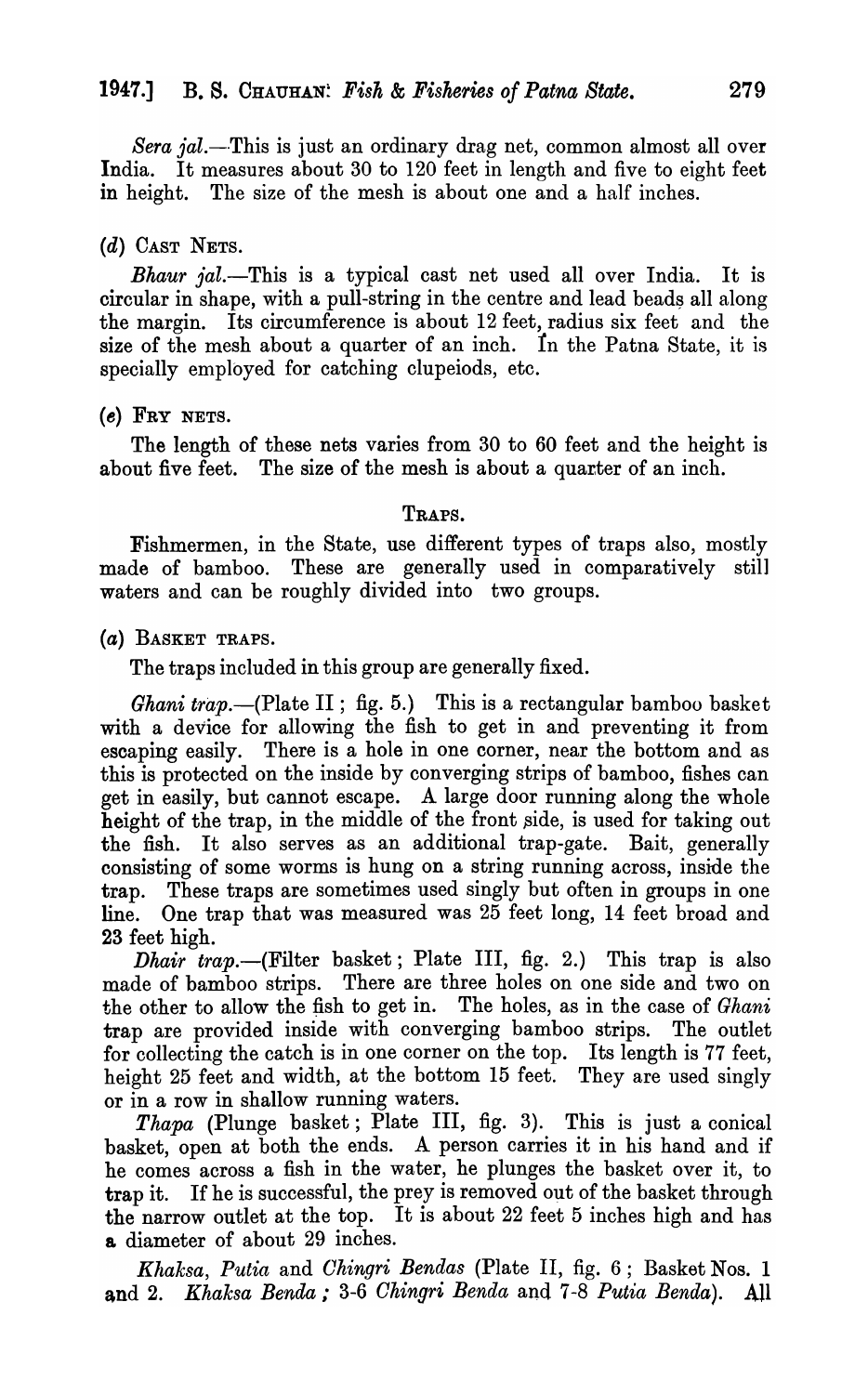these traps are also rectangular bamboo baskets, made on the model of *Ghani trap* (Plate II, fig. 5), the only difference being in their smaller size and absence of any hole near the bottom. There is similar arrangement for bait and the gate is also identical. It consists of small strips of bamboos fastened together into a mat like structure by three rows of strips; of which the central string is tied down to the top and bottom horizontal supports of the frame of the top in such a way that the middle string acts more or less like a hinge and a fish could get in only but cannot come out again. The distance between the inter-spaces of the bamboo strips of the traps, varies with the size of the game which is sought to be trapped, *Khaksa (Ophicephalus)*, *Putia [Barbus (Puntius)* spp.] or *Ohingri* (Prawn and Shrimps). Average size of one of these baskets is length nine inches, height nine and a half inches and width five inches. These traps are used only in slow running streams and several of them are used at one time.

*Kumna* (Back trap; Plate III, fig. 4). This trap consists of two parts, first a piece of straw or bamboo mat folded so as to make a gutterlike channel, leading into the second component, bamboo cone, arranged as shown in the photograph. The whole thing is kept in a flowing stream. along the direction of the current. A fish passes along the channel formed by the mat into the cone, and as the space at the farther end of the cone is narrow, it cannot turn back and escape. Its fins are often entangled in the meshes of the trap. The size of the mat is variable, but the cone generally measures about 32 inches in length. This trap is used in somewhat, slow running streams.

#### (b) FLOATING TRAPS.

The two little fishing devices described below are used in groups at a time either independently or along with the *Daun*, described below, or *Fui jal,* already referred to.

Floating  $Sol$ . (Plate III, fig. 5, b). This trap is made of some light wood, generally pieces of certain climber intertwined, carrying a hook with bait hanging from one end. This floats on water and its increased movements enable a person to detect the catch.

*Phas.*- $($  = trap; Plate III, fig. 5, *a*.) This is an elongated, hexagonal cone open at both ends and is made of thin and light branches or strips of certain climbers. There is a ring of a few strips at the narrow end of the cone, carrying a small hook and bait. A fish enters this cone for the bait, and as soon as it swallows the bait and tried to escape the ring closes the narrow end, so that even a small fish cannot easily escape. If a large fish struggles to get out, its fins get entangled or come out of the inter-spaces of the component strips, making its escape almost impossible. This trap also floats on water and like the previous one, is. generally used in groups, with floating *sol* or alone. These contrivances are specially used for air breathing fishes, like *Ophicephalus, Olarias, Heteropeusteus,* etc., that come to the surface to take air.

#### LINES.

(a) Daun (Hook and lines). This is a long, cotton cord with about .100-150 hooks, hanging at more or less regular intervals, with bait attached and is used specially for *Ophicephalus* fishing.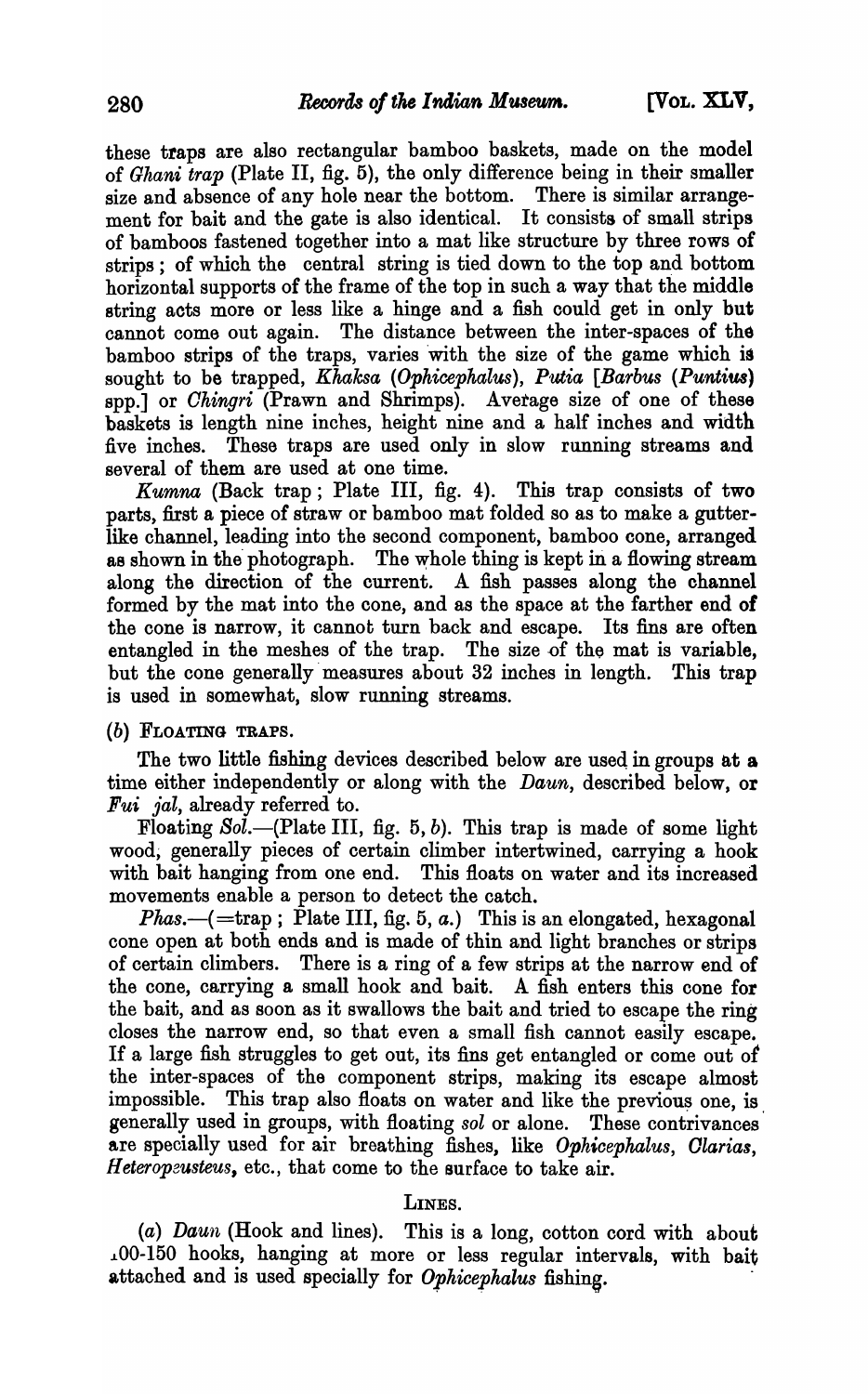*(b) Upher* (Rod and line). This consists of the usual hook, line and a rod as used by anglers everywhere.

#### FISHING BOATS.

Boats and other crafts appear to be seldom used for fishing in the state. A very primitive type of canoe (Plate III, fig. 6) was seen for the first time in the state, in the river Tel at Belgaon. Four similar boats were subsequently seen at Rigdol village, about four miles from Titilagarh. Their average measurements were: length 11·4 feet, width one foot and depth, on the inside, nine inches. These canoes are dug out from single trunks of *Pipal*, teak or Sale (*Bowsellia serata*) trees, probably prepared by the fishermen themselves and are reported to cost only two or three rupees each. While fishing a canoe is usually manned by two persons, one for paddling and the other for operating a net, generally a lifting net. At the longer end of the canoe where there is a round hole, in which the pole is fixed, when not in use, which is used for. paddling, a person sits to paddle it and at the other, the smaller end, the second person operates the net. They also tie two canoes together for fishing purposes.

### GENERAL.

The total population of the Patna State is about seven lakhs and the staple food is rice. A vast majority of the population, reported to be about 96 per cent eat or are said to have no objection to eating fish. The communities, which deal in fishes in the state are *Kewat*, *Dhimar*, *Tiyar* and *Gingra* and their population is about 4,500.

There is great demand of fish in the state. At Balangir, the State Fisheries Inspector auctioned a small lot of fingerlings, weighing about a pound, and it fetohed nine annas. Similarly a handful of tiny shrimps were sold for six pice and the competition amongst the bidders for both the fish and shrimps was comparatively keen. Fish is also imported into the state from the neighbouring state of Sonepur, on account of scarcity of local fish. Cured, smoked and sun -dried fish, etc., appears to be scarce in the markets all over the state.

The fishing communities of the state appear to be poor and simple folk and their fishing methods and implements are also primitive and crude. Mostly, they use the *Thapi* and *Khadi jals*, which are good only for small, surface feeders. This absence of large nets probably accounts for the absence of most of the familiar bigger varieties of carps, like OatIs, Mahaseer, etc., from our list of fishes of the State. During the later part of our tour, we arranged to get large cast and drag nets, from the neighbouring state of Sonepur, but, unfortunately, the local fishermen could not operate them effectively. They do not appear to be familiar with fishing in waters more than a few feet deep and are reluctant to go in even moderately deep waters.

Some of the methods employed by the fishermen are injurious to the development of fisheries. A very common device is the diversion of water courses into blind channels, resulting in the catching and wanton destruction of large quantities of young fishes, fry, etc.